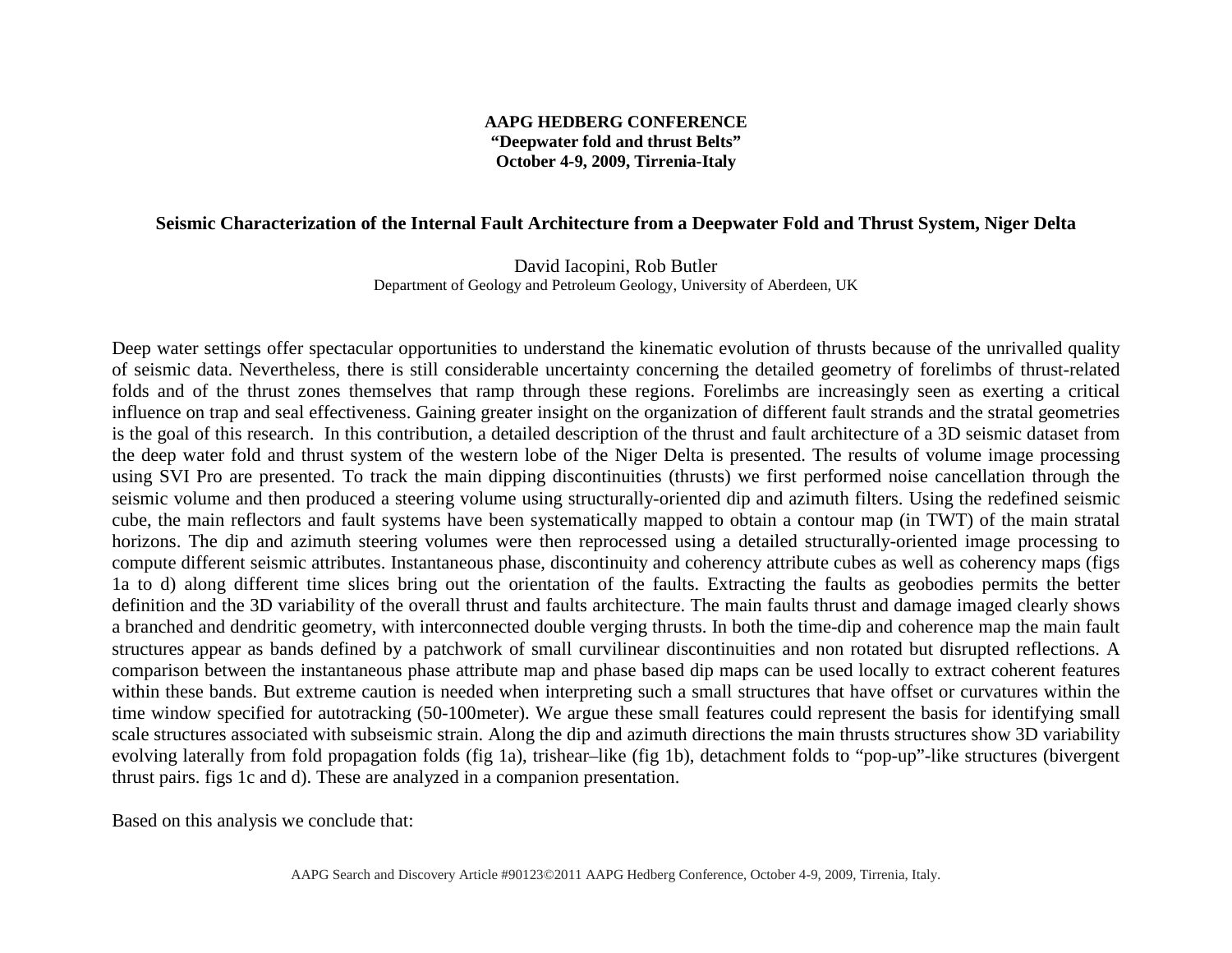- Using appropriate seismic volume image processing workflows, the 3D complexity of thrust architecture can be revealed and visualized.
- The 3D thrust geometry and inferred damage distribution observed cannot be described or predicted by any of the existing classical fold and thrust models.

*Acknowledgements*. This research comes under the umbrella of the Virtual Seismic Atlas project [\(http://www.seismicatlas.org\)](http://www.seismicatlas.org/). We thank CGGVeritas for provision of seismic data and ffA for use of SVI Pro under academic conditions.



Figures

a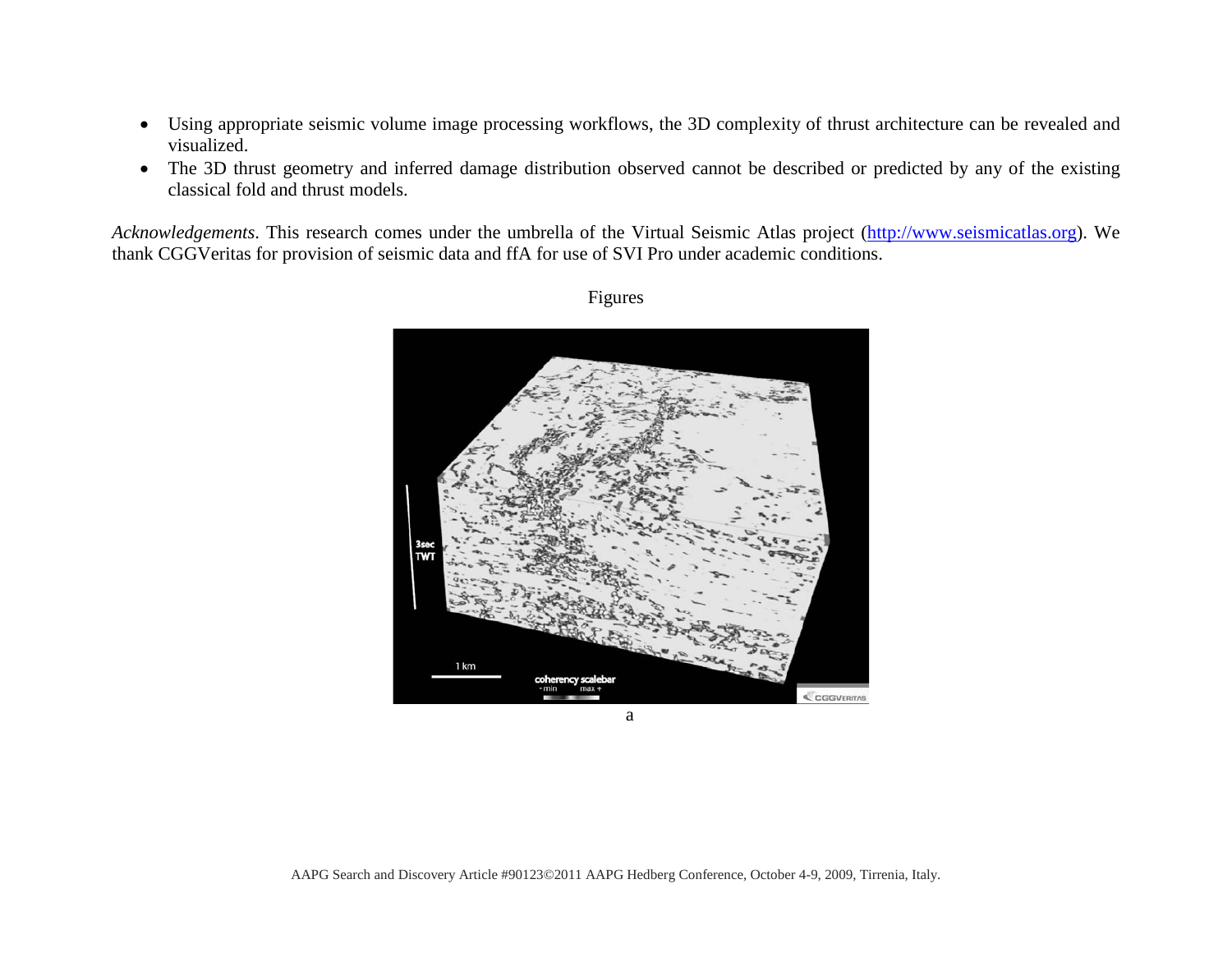

b

AAPG Search and Discovery Article #90123©2011 AAPG Hedberg Conference, October 4-9, 2009, Tirrenia, Italy.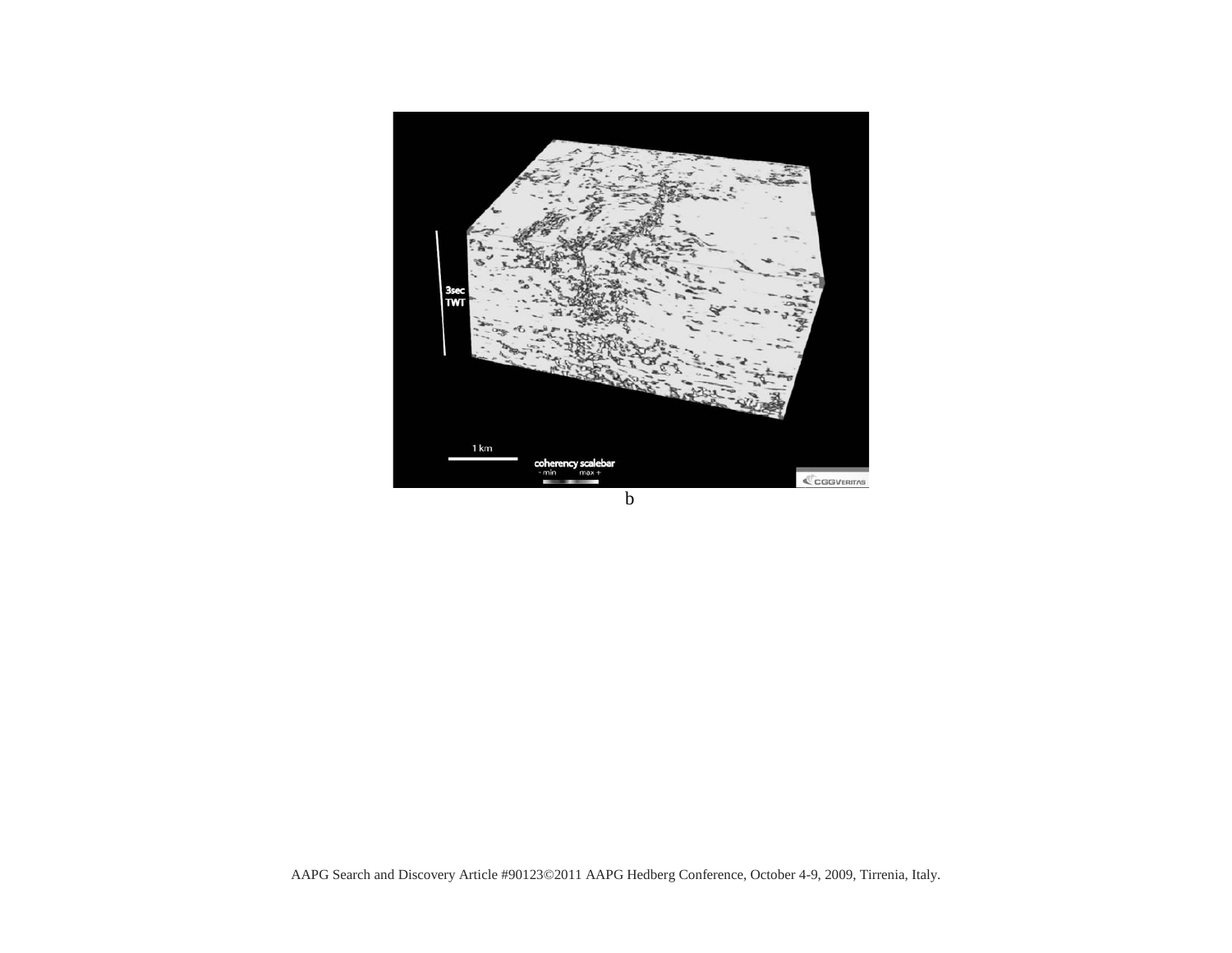

c

AAPG Search and Discovery Article #90123©2011 AAPG Hedberg Conference, October 4-9, 2009, Tirrenia, Italy.